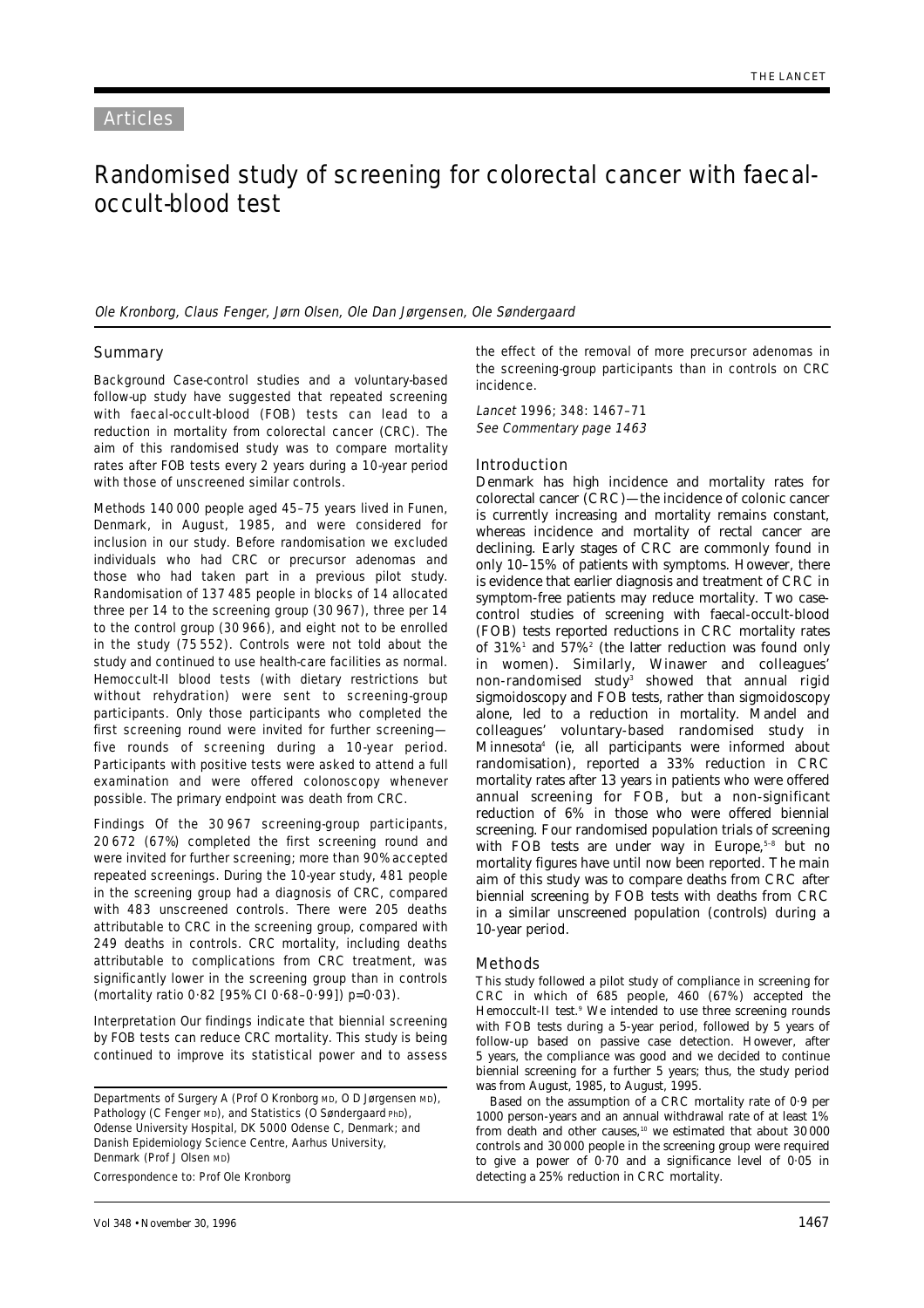| Age (years) | Screening          |                      | Control            |                      |  |
|-------------|--------------------|----------------------|--------------------|----------------------|--|
|             | Men<br>$(n=14864)$ | Women<br>$(n=16103)$ | Men<br>$(n=14850)$ | Women<br>$(n=16116)$ |  |
| $45 - 49$   | 2566 (17%)         | 2547 (16%)           | 2590 (17%)         | 2515 (16%)           |  |
| $50 - 54$   | 2720 (18%)         | 2701 (17%)           | 2711 (18%)         | 2770 (17%)           |  |
| 55-59       | 2618 (18%)         | 2762 (17%)           | 2571 (17%)         | 2688 (17%)           |  |
| $60 - 64$   | 2538 (17%)         | 2849 (18%)           | 2502 (17%)         | 2877 (18%)           |  |
| $65 - 69$   | 2284 (15%)         | 2593 (16%)           | 2311 (16%)         | 2589 (16%)           |  |
| $70 - 74$   | 1918 (13%)         | 2367 (15%)           | 1926 (13%)         | 2395 (15%)           |  |
| 75          | 220 (2%)           | 284 (2%)             | 239 (2%)           | 282 (2%)             |  |

Table 1: Age and sex of participants at initial screening

In 1985, 140 000 people aged 45–75 years were living in Funen. Before randomisation we excluded individuals with known CRC, precursors of CRC (adenomas), and distant spread from all types of malignant disorders; these individuals were identified by linkage with hospital inpatient files, the county authorities, and the Civil registration System. People who had taken part in the pilot study were also excluded.

We used a central randomisation procedure based on the population register of the county. The 137 485 inhabitants of Funen were listed according to social security number, but married women were placed after their husbands. Balanced randomisation was done in groups of 14 (three to screening, three to the control group, and eight not enrolled). The computerised randomisation programme was adjusted for married couples, who were always allocated to the same group.

30 967 people were assigned biennial screening and 30 966 were assigned no screening (controls). The primary end part was death attributable to CRC.

Controls were not told about the study and continued to use health-care facilities as usual. This approach was judged to be ethical, and was necessary to obtain an accurate evaluation of general population screening; if the controls had been aware of the aims and interventions used in the study, their behaviour might not have been representative of the general population.

Throughout the 10-year study, we obtained information on all newly diagnosed cases of CRC and precursor adenomas and death certificates for all participants (controls and screening) from the Funen patient database and the county public-health officer. Detailed information on all cases of CRC and adenomas is stored in a central database. In addition, we referred to the Danish National Registry of Patients three times during the study (the last time was in November, 1995). We also crosschecked with the Danish Cancer Society in late 1995 to confirm



| Screening round | Number of people invited<br>for screening | Number of people<br>screened |
|-----------------|-------------------------------------------|------------------------------|
|                 | 30 762                                    | 20 672 (67%)                 |
|                 | 20 113                                    | 18 781 (93%)                 |
|                 | 18 236                                    | 17 279 (94%)                 |
| 4               | 16 746                                    | 15 845 (94%)                 |
| 5               | 15 279                                    | 14 203 (92%)                 |

Table 2: Compliance during repeated screening

that no cases of CRC had been missed. Information from death certificates was stored in the database system.

Death was certified as due to CRC in patients who had a previous diagnosis of CRC, or had CRC at the time of their death when one of the following criteria was met: histiologically or clinically confirmed distant spread; carcinomatosis or invasion of neighbouring organs; CRC judged to be unresectable; or CRC with perforation causing peritonitis. We were unaware of the participants' screening status during the assessment of death certificates. When we were unable to decide whether CRC was the cause of death, we referred the case to an independent review committee (pathologist, surgeon, specialist in internal medicine, oncologist, general practitioner).<sup>11</sup> Death from complications attributable to CRC was included in the analysis of CRC mortality. Dukes' staging of tumours and classification of adenomas were done by one investigator (CF) under masked conditions.<sup>12</sup>

The Hemoccult-II test has been previously described.13 The tests were carried out with dietary restrictions (no red meat, fresh fruit, iron preparations, vitamin C, aspirin, or other nonsteroidal antirheumatics during 3 days before samples were taken), but the completed slides were not rehydrated. Participants were asked to provide two faecal samples from each of three consecutive stools. Completed tests were sent to the Department of Clinical Chemistry, Odense University Hospital, Denmark, and were processed by three technicians. Individuals with positive tests (one or more blue slides) were invited for interview, physical examination, and full colonoscopy. A double-contrast barium enema was offered when full colonoscopy could not be obtained.

We sent invitations to participants in the screening group; two reminder letters were sent during the initial screening round and a further reminder was sent during the following four screening rounds. Each screening round took 1 year to complete.

Only individuals who agreed to take part in the first screening round were invited for further screening. The protocol automatically excluded from invitation people who died or had CRC or adenomas detected between randomisation and the first screening invitations. However, these individuals were included in the follow-up analyses. All analyses were intention to treat.

|                                               |       | <b>Screening rounds</b> |     |     |     |
|-----------------------------------------------|-------|-------------------------|-----|-----|-----|
|                                               | 1     | 2                       | 3   | 4   | 5   |
| <b>Positive tests</b>                         |       |                         |     |     |     |
| Number of individuals                         | 215   | 159                     | 151 | 200 | 261 |
| % of population tested                        | $1-0$ | 0.8                     | 0.9 | 1.3 | 1.8 |
| Investigations undertaken after positive test |       |                         |     |     |     |
| Complete colonoscopy                          | 180   | 142                     | 124 | 168 | 213 |
| Incomplete colonoscopy                        | 12    | 5                       | 15  | 16  | 17  |
| and DCBF                                      |       |                         |     |     |     |
| Incomplete colorectal                         | 17    | $\overline{7}$          | 8   | 10  | 16  |
| examination                                   |       |                         |     |     |     |
| No colorectal examination                     | 6     | 5                       | 4   | 6   | 15  |
| Colorectal carcinoma                          |       |                         |     |     |     |
| Number of cases                               | 37    | 13                      | 24  | 21  | 25  |
| Predictive value (%)                          | 17    | 8                       | 16  | 11  | 10  |
| of positive FOB test                          |       |                         |     |     |     |
| Adenoma $\geq 10$ mm                          |       |                         |     |     |     |
| Number of cases                               | 68    | 61                      | 41  | 44  | 56  |
| Predictive value (%)                          | 32    | 38                      | 27  | 22  | 21  |
| of positive FOB test                          |       |                         |     |     |     |

DCBE=double-contrast barium enema.

Table 3: Screening-group individuals who underwent further investigations after a positive FOB test and predictive value of Figure 1: Study profile a positive test for neoplasia a positive test for neoplasia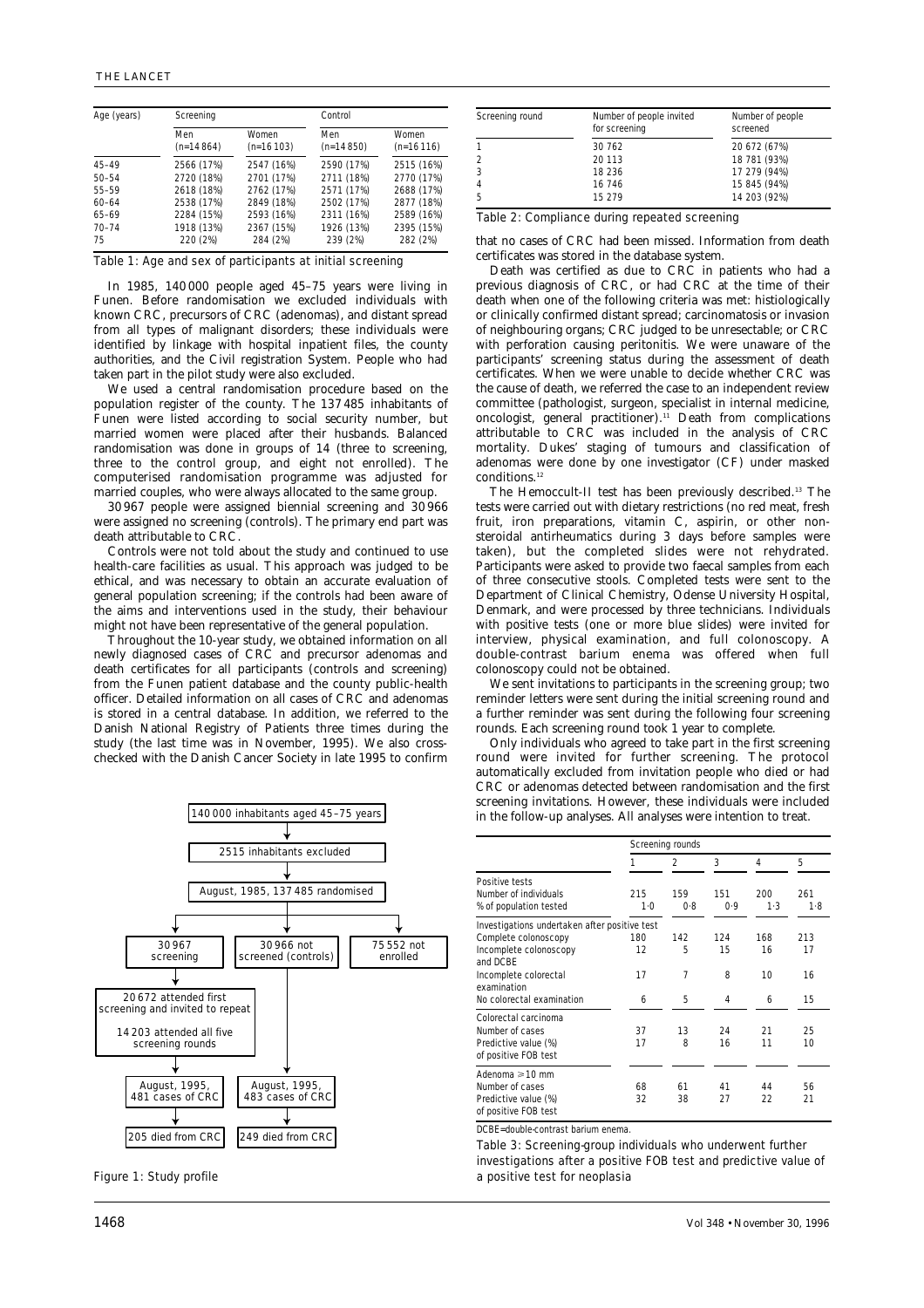|                      | Screening group |                    |                 |                   |           | Controls  |
|----------------------|-----------------|--------------------|-----------------|-------------------|-----------|-----------|
|                      | Positive test   | Before invitation* | Non-responderst | Interval cancerst | Total     |           |
| Stage of CRC         |                 |                    |                 |                   |           |           |
| Dukes' A             | 48              |                    | 21              | 31                | 105 (22%) | 54 (11%)  |
| Dukes' B             | 43              |                    | 66              | 46                | 164 (34%) | 177 (37%) |
| Dukes' C             | 19              |                    | 35              | 35                | 90 (19%)  | 111 (23%) |
| Distant spread       |                 |                    | 60              | 27                | 98 (20%)  | 114 (24%) |
| No classification    |                 |                    | 13              |                   | 24 (5%)   | 27 (5%)   |
| <b>Total CRC</b>     | 120             | 18                 | 195             | 148               | 481       | 483       |
| Adenoma $\geq 10$ mm | 270             |                    | 39              | 97                | 413       | 174       |

diagnosis of CRC made between screenings (includes two patients who refused further examination after a positive test).

Table 4: Stage of CRC and presence of large adenomas in screening and control groups between August, 1985, and August, 1995

Incidence and mortality rates were calculated as the number of cases of CRC divided by the total time of observation. Between August, 1985, and August, 1995, all participants were considered to be at risk of CRC; after this period, or in the event of death, the screening status of all participants who were followed up was assessed. No interim assessments were done. We used control-group data as the denominator to calculate relative incidence and mortality rates of CRC. 95% CI values were calculated by the multiplicative poisson model. Poisson models were compared by the likelihood ratio test. Cumulative survival was calculated by the life-table method and compared by the log-rank test. Proportions were compared by the  $\chi^2$  test.

The study was approved by the regional ethics committee, and the population registers were approved by the registry board of Funen.

### Results

The groups were well matched in terms of age and sex at the initial screening (table 1). The age and sex distributions of the groups did not change substantially during the study. The study profile shows overall patient numbers during the 10-year study (figure 1). 205 people died between randomisation and planned invitation for screening. Of the 49 402 people who were alive at the end of the follow-up, 1145 had moved away from Funen and six had emigrated from Denmark. The number of individuals who completed the FOB test at each screening is shown in table 2. 14 203 participants completed five screening rounds. During the first round of screening, the proportion of positive tests ranged from 0·6% to 1·7% according to age and sex; the proportion was higher in men than in women and in the elderly than in the younger participants. During the second and third screening rounds, the proportion of positive tests decreased (0·5%–1·3% and 0·5%–1·5%). However, during the last screening round, after 10 years of followup, the proportion of positive tests increased substantially  $(1.2-4.6\%)$ ; the proportion of positive tests was highest in individuals older than 79 years (2·8% in women, 4·6% in men).

| Cause of death                                                           | Number of people in<br>screening group<br>$(n=6228)$ | Number of people in<br>control group<br>$(n=6303)$ |
|--------------------------------------------------------------------------|------------------------------------------------------|----------------------------------------------------|
| Cardiovascular disease<br>Lung disease                                   | 2497 (40.1%)<br>614 (9.9%)                           | 2443 (38.8%)<br>623 (9.9%)                         |
| Other benign disease and trauma<br>Malignant disorders other<br>than CRC | 824 (13.2%)<br>1624 (26.1%)                          | 779 (12.4%)<br>1721 (27.3%)                        |
| Unknown<br>CRC<br>Complications arising from<br>treatment of CRC         | 464(7.4%)<br>182 (2.9%)<br>$23(0.4\%)$               | 488 (7.7%)<br>230 (3.6%)<br>19 (0.3%)              |

Table 5: Causes of death in screening and control groups between August, 1985, and August, 1995

More than 85% of those with positive tests underwent full colonoscopy (table 3). The predictive value of a positive FOB test for detection of CRC ranged from 17% in the first screening round (37 cases among 215 positive), to 9% at the final screening (25 cases among 261 positive tests). The predictive values of a positive test for detection of large adenomas ranged from 32% at the first round to 21% at the final round (table 3).

The distribution of stages of CRC during the 10-year study is shown in table 4. None of the participants with adenomas of 10 mm or more had CRC, but some had additional smaller adenomas.

The proportion of stage A CRC was significantly lower in the control group than in the screening group  $(11 \text{ vs } 22\%, \text{ p} < 0.01)$ , whereas the proportion of more advanced CRC (stage C, distant spread, and no classification) was significantly higher in the control group than in the screening group (table 4). Local surgery, including polypectomy for CRC, was done in 49 (10%) of the 481 screening-group participants and in 24 (5%) of the 483 controls ( $p<0.01$ ). Curative surgery was achieved in 331 patients in the screening group and in 287 controls  $(p<0.01)$ .

Of the 30 967 individuals in the screening group, 24 739 were alive on Aug 1, 1995, compared with 24 663 of the 30 966 controls. We obtained certificates for all participants who died in Denmark. The distribution of causes of death other than CRC was similar in both groups (table 5). There were 33 suicides in the screening group and 41 in the control group; none of these individuals had CRC.

|                                                 | Screening group     | Control group |
|-------------------------------------------------|---------------------|---------------|
| Observation time in years                       | 281883              | 281 328       |
| <b>CRC</b>                                      |                     |               |
| Number of patients                              | 481                 | 483           |
| Incidence rate (per 1000 person-years)          | 1.71                | 1.72          |
| Incidence ratio (95% CI)                        | $1.00(0.87 - 1.13)$ |               |
| Death from CRC                                  |                     |               |
| Number of deaths                                | 182                 | 230           |
| Mortality rate                                  | 0.65                | 0.82          |
| Mortality ratio (95% CI)                        | $0.79(0.65 - 0.96)$ |               |
| Death from CRC and complications from treatment |                     |               |
| Number of deaths                                | 205                 | 249           |
| Mortality rate                                  | 0.73                | 0.89          |
| Mortality ratio (95% CI)                        | $0.82(0.68 - 0.99)$ |               |
| Death from all causes                           |                     |               |
| Number of deaths                                | 6228                | 6303          |
| Mortality rate                                  | 22.09               | 22.40         |
| Mortality ratio (95% CI)                        | $0.99(0.95 - 1.02)$ |               |

Controls are the reference group.

Table 6: Incidence and mortality rates for CRC between August, 1985, and August, 1995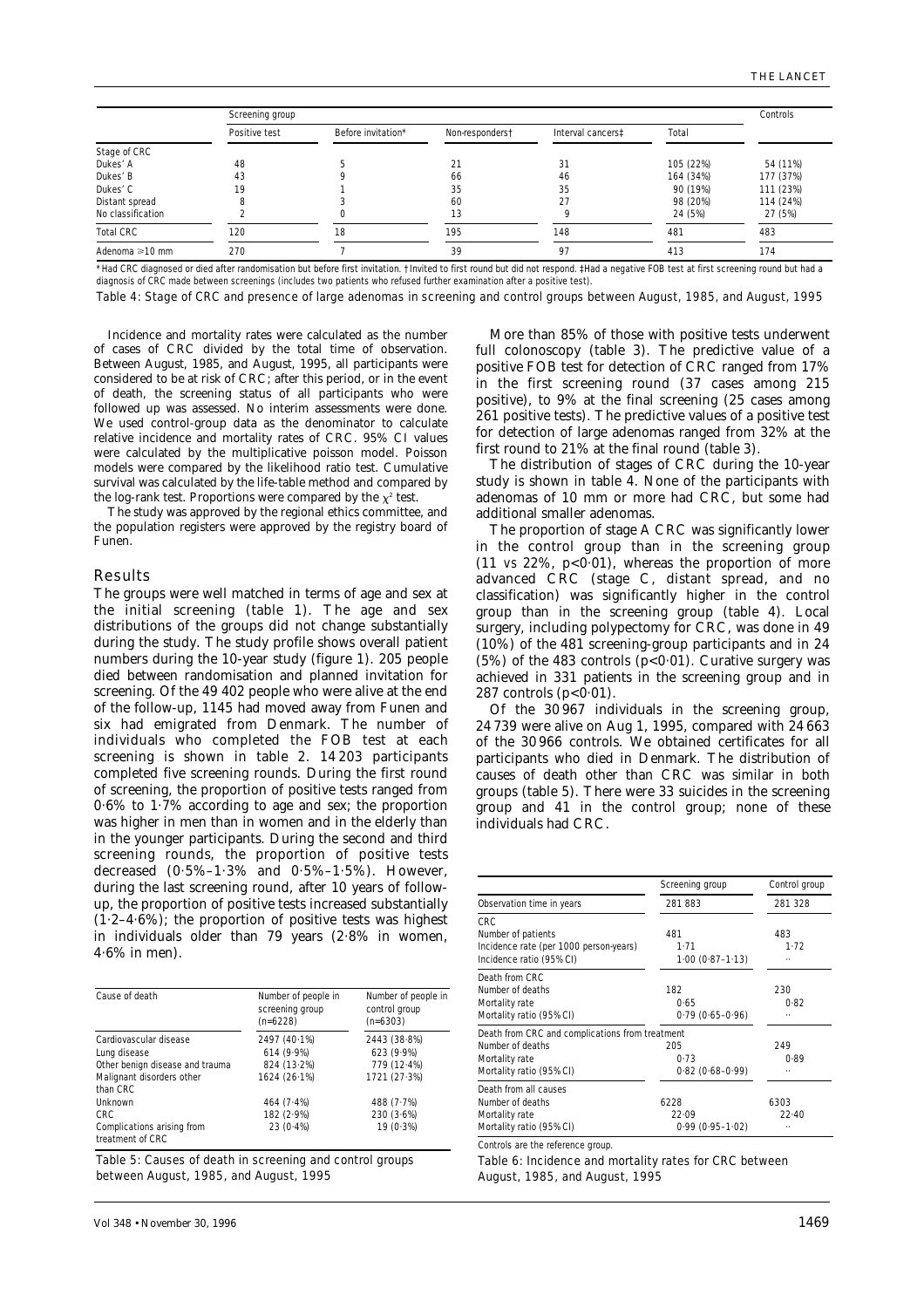

Figure 2: Biennial cumulative mortality rates for CRC including deaths attributable to complications from CRC Vertical bars=95% CI.

After the first screening, the difference in CRC incidence rates between the groups grew smaller and at 10 years the cumulative incidence of CRC was similar (table 6). By contrast, the cumulative CRC mortality rate was significantly higher in controls than in screeninggroup participants, irrespective of whether complications arising from treatment for CRC were excluded.

The ratio of CRC mortality rates in screening and control groups was significantly less than 1·0 (table 6, figure 2). Mortality rates for all causes of death did not differ significantly between the groups. The necropsy rate was 24% in both groups. The CRC mortality ratio, which included deaths attributable to complications from CRC treatment was: 0·80 (95% CI 0·61–1·02) in men; 0·85 (0·64–1·11) in women; 0·84 (0·68–1·05) in individuals 60 years or older at start of follow-up; and 0·77 (0·54–1·10) in those younger than 60 years. In the screening group, the mortality ratios for left-sided cancer (rectum and sigmoid) and cancer in the remaining colon were 0·87 (0·69–1·09) and 0·72 (0·52–0·98), respectively.

The cumulative survival of patients with CRC is shown in figure 3. The survival rate was higher in patients with screen-detected CRC than in controls (log-rank test p<0·01). Non-responders had the lowest survival rate of all subgroups and controls  $(p=0.12)$ . Interval cases of CRC had a higher survival rate than controls  $(p=0.05)$ . The overall cumulative survival in patients with CRC was significantly higher in the screening group than in the



Figure 3: Cumulative survival in screening (by subgroups) and control groups

Subgroup of patients who died or had CRC diagnosed between randomisation and first invitation omitted.

control group  $(p<0.01)$ . Within stages of CRC, no significant difference was found in cumulative survival between the screening group and controls, but screening-group patients with Dukes' stage A tumours tended to have a better survival than those in the control group  $(p=0.13)$ .

# Discussion

We found that after 10 years of follow-up, screening by FOB every 2 years (Hemoccult-II without rehydration) led to a reduction of 18% in CRC mortality, which was independent of sex and age, in individuals aged 45–75 years. Of the 20 672 participants who were screened at least once only 892 (4·3%) underwent colonoscopy. Our findings contrast with those of the Minnesota study.<sup>4</sup> in which 38% of people who were screened annually during a period of 13 years had colonoscopy (with an intermission of 3 years), and even after biennial screening 28% had at least one colonoscopy; but there was no significant reduction in mortality from CRC. Our study was truly representative of the general population. Our findings can, therefore, be extrapolated to general population screening. By contrast, the Minnesota study included only volunteers with a low CRC mortality.

In this study, mortality from causes other than CRC was similar in the screening and control groups, which suggests that comparability was achieved by randomisation. The finding that mortality attributable to complications from CRC treatment was similar in the groups was unexpected, particularly because more patients had local surgery in the screening group than in the control group. However, the number of deaths was small—23 and 19, respectively—and we believe that this finding may be due to chance.

Although annual screening might reduce the present high rate of interval cancers, it would also increase costs and the proportion of false-positive FOB results. Nevertheless, even if we used annual screening and increased the rate of colonoscopies from 4·3% to 8·6%, this rate would be less than a quarter that of the Minnesota study, due to the lower rate of positive tests with the Hemoccult-II test without rehydration used at Funen. The 18% reduction in mortality from CRC reported here would prevent 360 of the 2000 deaths from CRC in Denmark per year. Colonoscopic expertise and economic resources for screening with rehydrated Hemoccult-II are not currently available in Denmark. Although annual screening with the unhydrated test is a possibility, such screening should be introduced only after further studies have been done and more data on side-effects and cost are available. 22. Excess the non-tective of the method of the second free of the second free of the second free of the second free of the second free of the second free of the second free of the second free of the second free of the s

False-negative tests can lead to a delay in presentation and in subsequent treatment, but in our study patients with interval cancers had a higher survival rate than controls. This finding may reflect earlier diagnosis of CRC rather than later death (lead-time bias). The rate of interval cancers might be reduced by the introduction of annual screening.

The difference in rates of death from CRC increased between the groups over time. The slight difference in mortality at 10 years means that this study needs to be continued; screening rounds 6 and 7 will be carried out throughout 1996 and 1997 to assess compliance for repeated screenings and the effect of increasing age. Economic analyses of cost per life-year saved are also in progress.